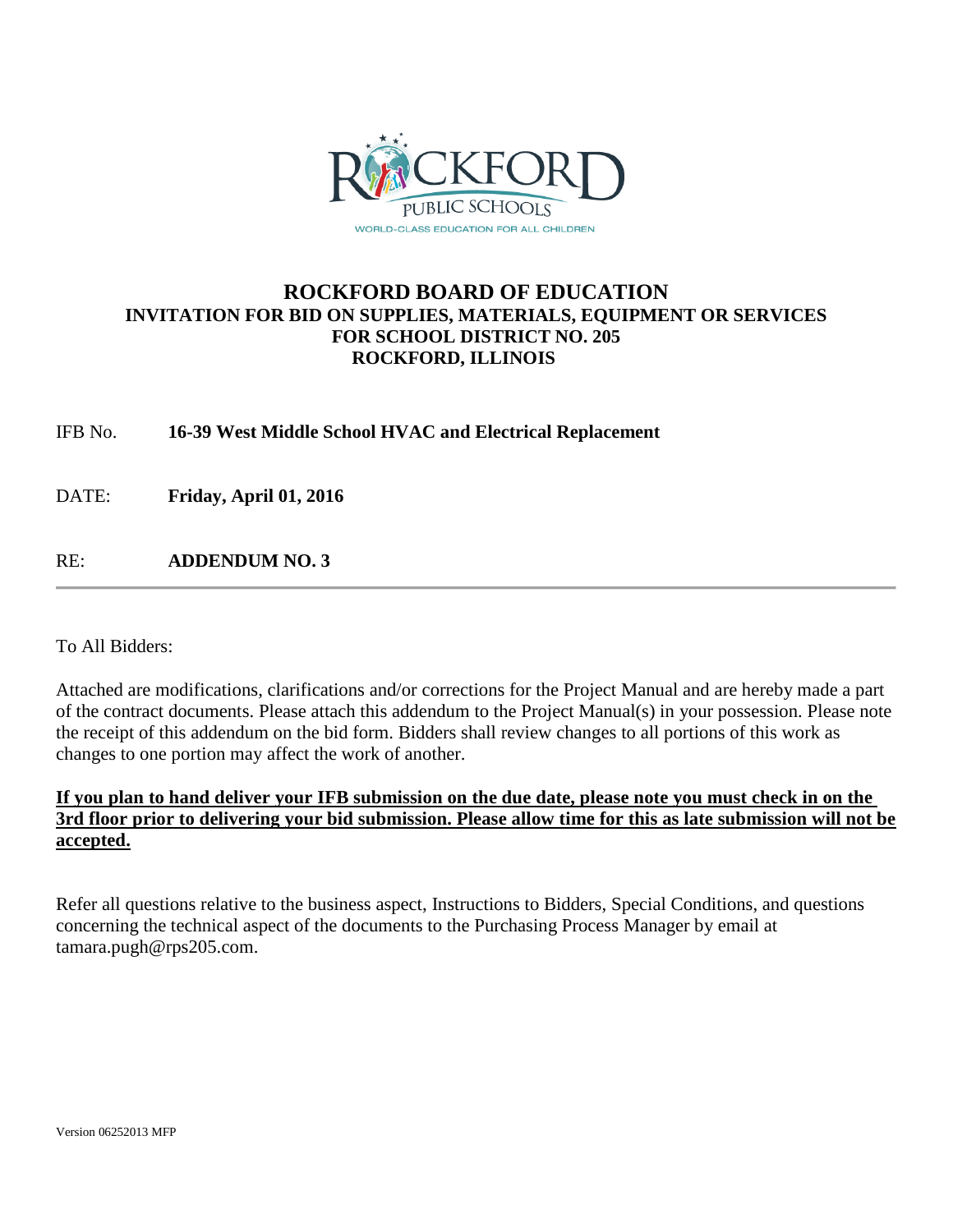#### **LARSON & DARBY GROUP**

4949 Harrison Avenue, Suite 100 815/484-0739

#### **ARCHITECTS-ENGINEERS-PLANNERS**

P. O. Box 5207, Rockford, IL 61125-0207 FAX 815.229.9867

- TO: **ALL BIDDERS**
- RE: ADDENDUM #3

Changes to Bidding Documents Dated February 29, 2016

- PROJECT: **WEST MIDDLE SCHOOL** HVAC AND ELECTRICAL RENOVATIONS ROCKFORD PUBLIC SCHOOLS 205 ROCKFORD, ILLINOIS
- PROJECT NO.: 25107
- DATE: March 31, 2016

Please attach this Addendum to the Project Manual and Drawings for the referenced project. Take the changes to the Project Manual and Drawings into consideration in preparing your Bid.

Bidders shall make note in writing on Bid Form that this Addendum has been taken into consideration. Failure to do so may be sufficient cause to reject the Bid.

**LARSON & DARBY GROUP** 

By Stephen M. Nelson (RAS)

This Addendum consists of 2 pages, plus materials itemized herein.

 $\overline{1}$ . ADDITIONS OR CHANGES TO THE PROJECT MANUAL

> DOCUMENT 00 41 00 - BID FORM Revised Document 00 41 00 - BID FORM is issued herewith. А.

#### $II.$ ADDITIONS OR CHANGES TO THE DRAWINGS

GENERAL: Disregard all information pertaining Alternate E-1. Alternate E-1 is not to be А. bid.

- **B.** DRAWING E1.0:
	- a. Refer to Detail 1 reading "Electrical Room Layout". Presently there is a fire alarm extender box and three fire alarm system boxes in northwest corner of this room. Relocate them in new location on southwest side of this room. Presently, there are two electrical panels (Panel "EM" and Panel "EM/EXIT") located in northwest corner of this room. Relocate them in southwest corner of this room. Remove existing ComEd meter located in northwest corner of this room. Provide new ComEd meter in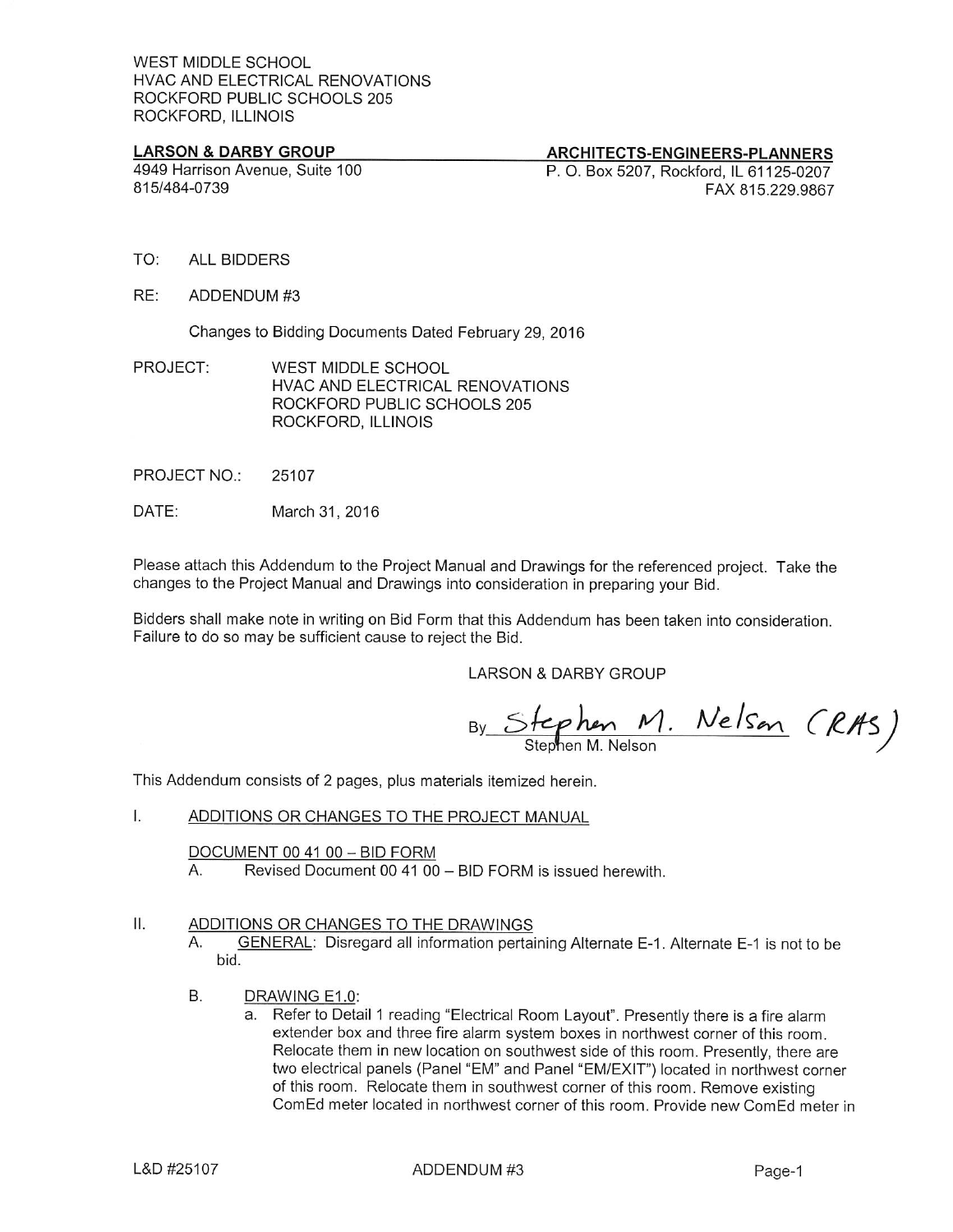southwest corner. New switchboard to be located on north side rather than south side. Refer to attached sketch SE-E1.0.

- C. DRAWING E2.2:
	- a. Delete Detail-2 reading "Typical Lighting Control-Alternate -E-1."
	- b. Refer to Lighting Fixture Schedule. Delete note reference "L 2" for fixture type "B". Delete notes L3 and L4.
	- c. Refer to Lighting Fixture Schedule. Add note reference L7 and add note L7 reading "The manufacturers listed are for basis of design. Lighting fixtures by other manufacturers may be acceptable if they are approved equal."
	- d. Revise Note N2 to read "Unless specifically noted via Key Note-1 on Sheets E1.1, E1.2 and E1.3, provide completely operational system as indicated above on a room by room basis. Meaning each room will be installed and wired as a standalone system"
	- e. Refer to note N1. Add verbiage at the end of first sentence reading "as basis of design".
	- f. Delete Note N3.
	- g. Refer to Note N4. Delete verbiage "(Under base bid) as well as an overall system for entire building (Under an alternate E-1)
	- h. Delete Notes 11 and 12.
- D. DRAWING E2.1
	- a. Refer to Motor and Equipment Schedule. Revise Horse Power of EF-1 from 2 HP to 3 HP.
- Ε. DRAWING M1.2
	- a. Refer to attached Sketch M12-1 showing the revised boiler room summer ventilation exhaust fan EF-1 and associated ductwork.
- DRAWING M3.1 F.
	- a. Refer to attached Sketch M31-2 showing the revised Exhaust Fan Schedule.

END OF ADDENDUM #3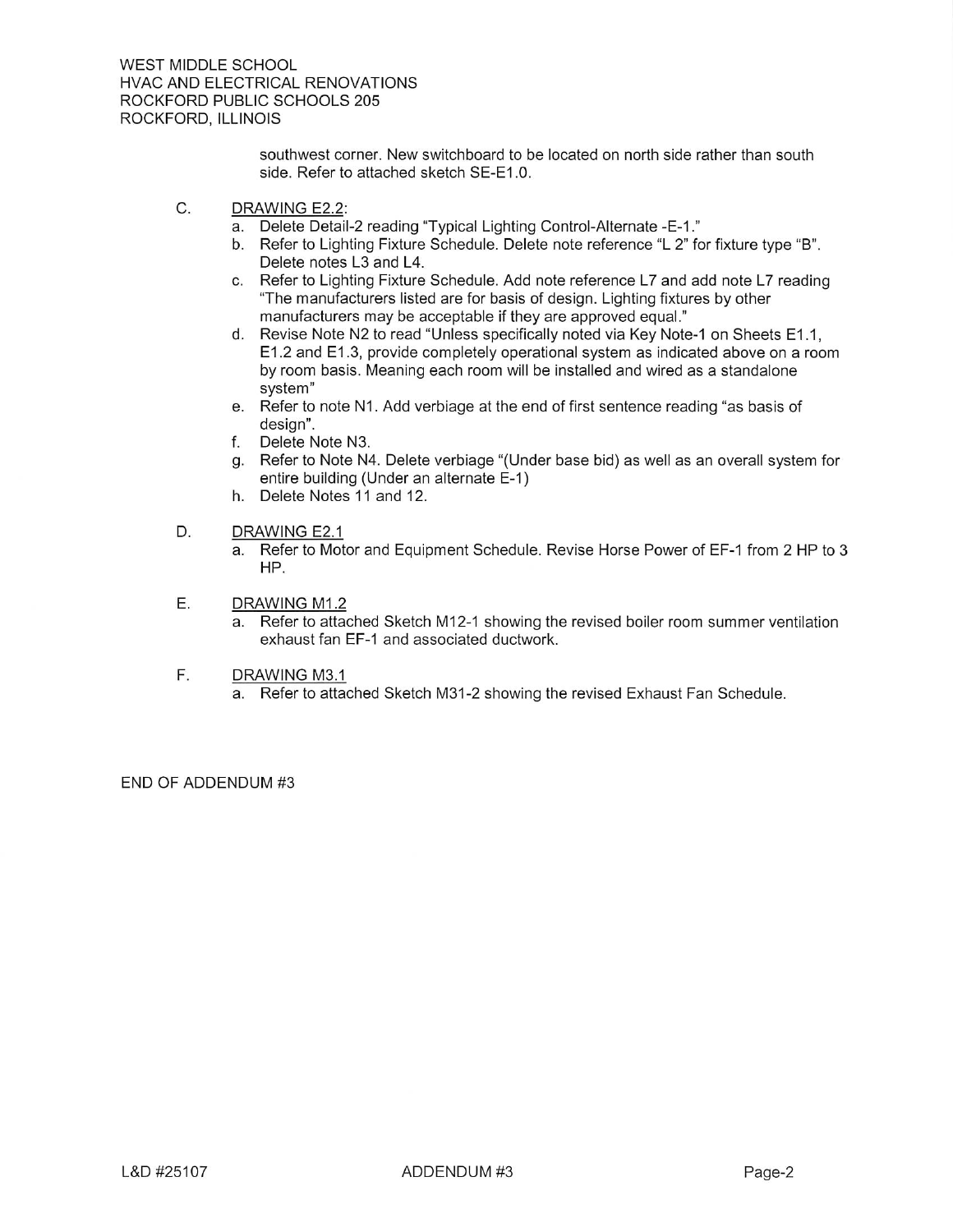## Larson & Darby Group Architects Engineers Planners 4949 Harrison Ave., Suite 100, P.O.Box 5207 Rockford, IL. 61125 Tel 815.484.0739 Fax 815.229.9867

EXHAUST FAN (EF) SCHEDULE

BOILER ROOM SUMMER VENTILATION

 $EF-1$ 

**COOK** 

**INLINE** 

7,200

 $3.0/2.4$ **BELT** 

 $208/3$ 

 $1, 2, 3$ 

NOTES: SEE SPECIFICATIONS FOR ADDITIONAL INFORMATION.

480

 $1.0$  $\equiv$ 

270SQN-B

PLAN NO.

MANUFACTURER

ESP (IN W.C.)

MAX SONES

WEIGHT (LBS)

**SERVICE** 

**MODEL** 

**TYPE** 

**CFM** 

HP/BHP

**DRIVE** VOLT/PH

**NOTES** 

1. CONTROLLED WITH REVERSE ACTING THERMOSTAT SET AT 90°F (ADJUSTABLE). 2. PROVIDE INLET GUARD.

3. PROVIDE MOTOR SIDE WIRE GUARD.

| <b>COPYRIGHT</b>                  | <b>DRAWN</b> | <b>IPROJECT NO.I</b> | HVAC AND ELECTRICAL RENOVATIONS FOR | DATE     | SHEET NO. |
|-----------------------------------|--------------|----------------------|-------------------------------------|----------|-----------|
| 2016<br>Larson & Darby  <br>Group | PМ           | 25107                | WEST MIDDLE SCHOOL<br>ROCKFORD, IL  | 04.01.16 | M3.1-2    |

REFER TO SHEET M3.1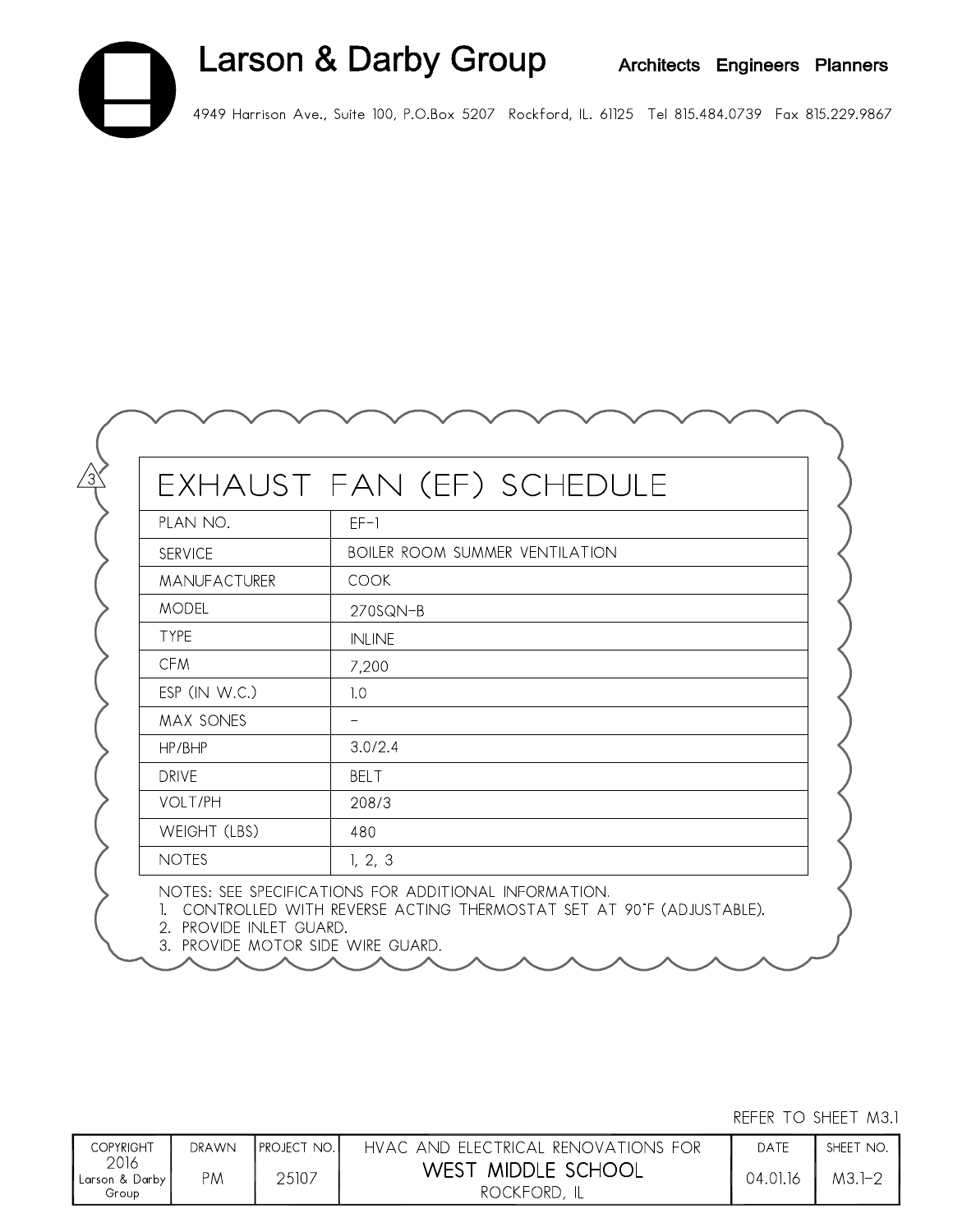# Larson & Darby Group Architects Engineers Planners 4949 Harrison Ave., Suite 100, P.O.Box 5207 Rockford, IL. 61125 Tel 815.484.0739 Fax 815.229.9867

### **KEYED NOTES**

 $\overline{3}$  install new exhaust fan & 42x24 e/a duct to new louver  $\sqrt{3}$ AS SHOWN. PROVIDE INLET GUARD AT FAN. FIELD VERIFY ALL MEASUREMENTS.



| COPYRIGHT                           | DRAWN | <b>IPROJECT NO.</b> | HVAC AND ELECTRICAL RENOVATIONS FOR | DATE     | SHEET NO. |
|-------------------------------------|-------|---------------------|-------------------------------------|----------|-----------|
| 2016<br>, Larson & Darby I<br>Group | PM    | 25107               | WEST MIDDLE SCHOOL<br>ROCKFORD,     | 04.01.16 | $M1.2-$   |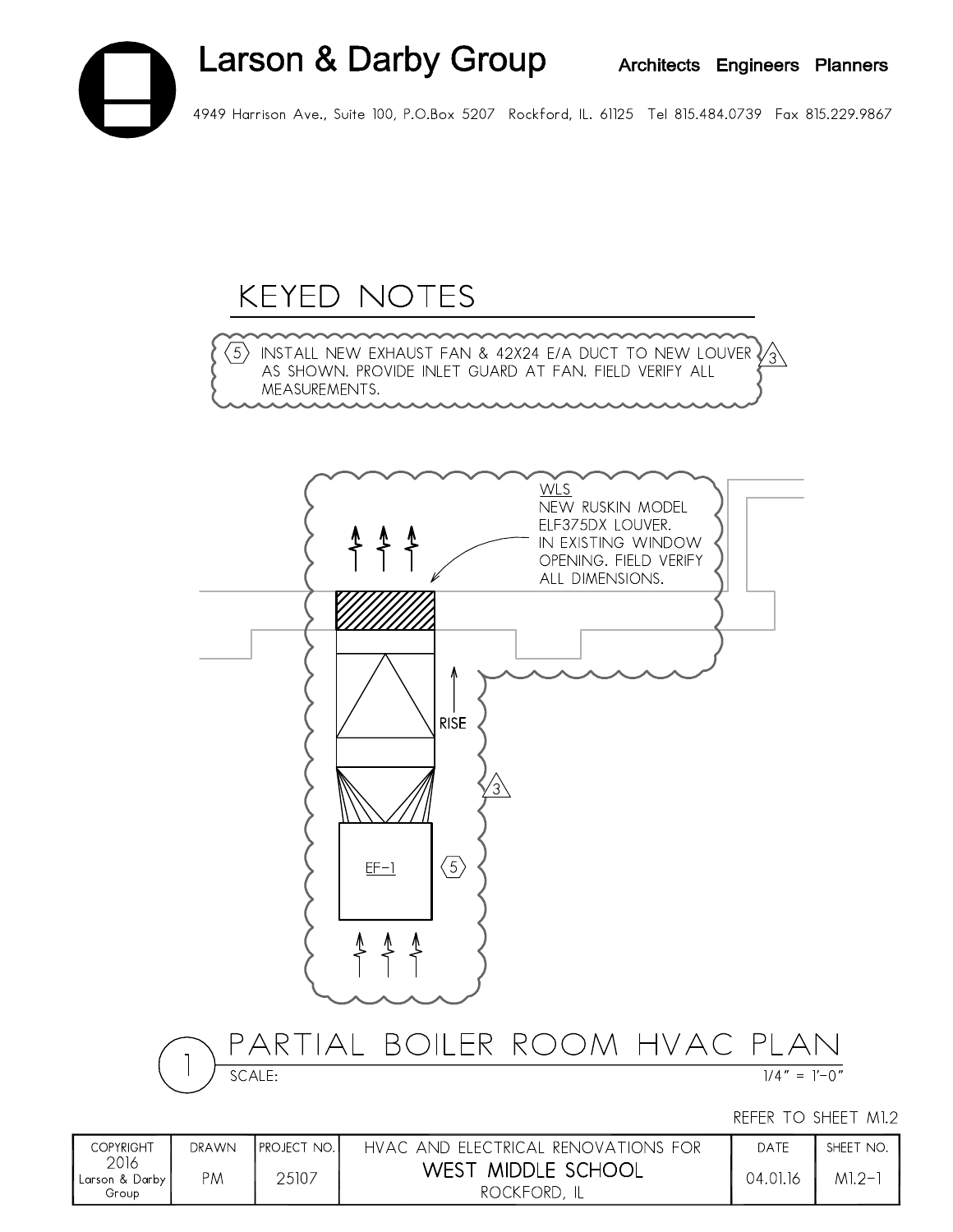



| <b>COPYRIGHT</b>                                                                             | DRAWN PROJECT NO. | HVAC AND ELECTRICAL RENOVATIONS FOR | DATE                   | SHEET NO. |
|----------------------------------------------------------------------------------------------|-------------------|-------------------------------------|------------------------|-----------|
| $\begin{array}{ l } \hline 2016 \\ \hline \text{Larson & Darby} \hline \end{array}$<br>Group | 25107             | WEST MIDDLE SCHOOL<br>ROCKFORD, IL  | $ 03-3 -2016 $ SE-E1.0 |           |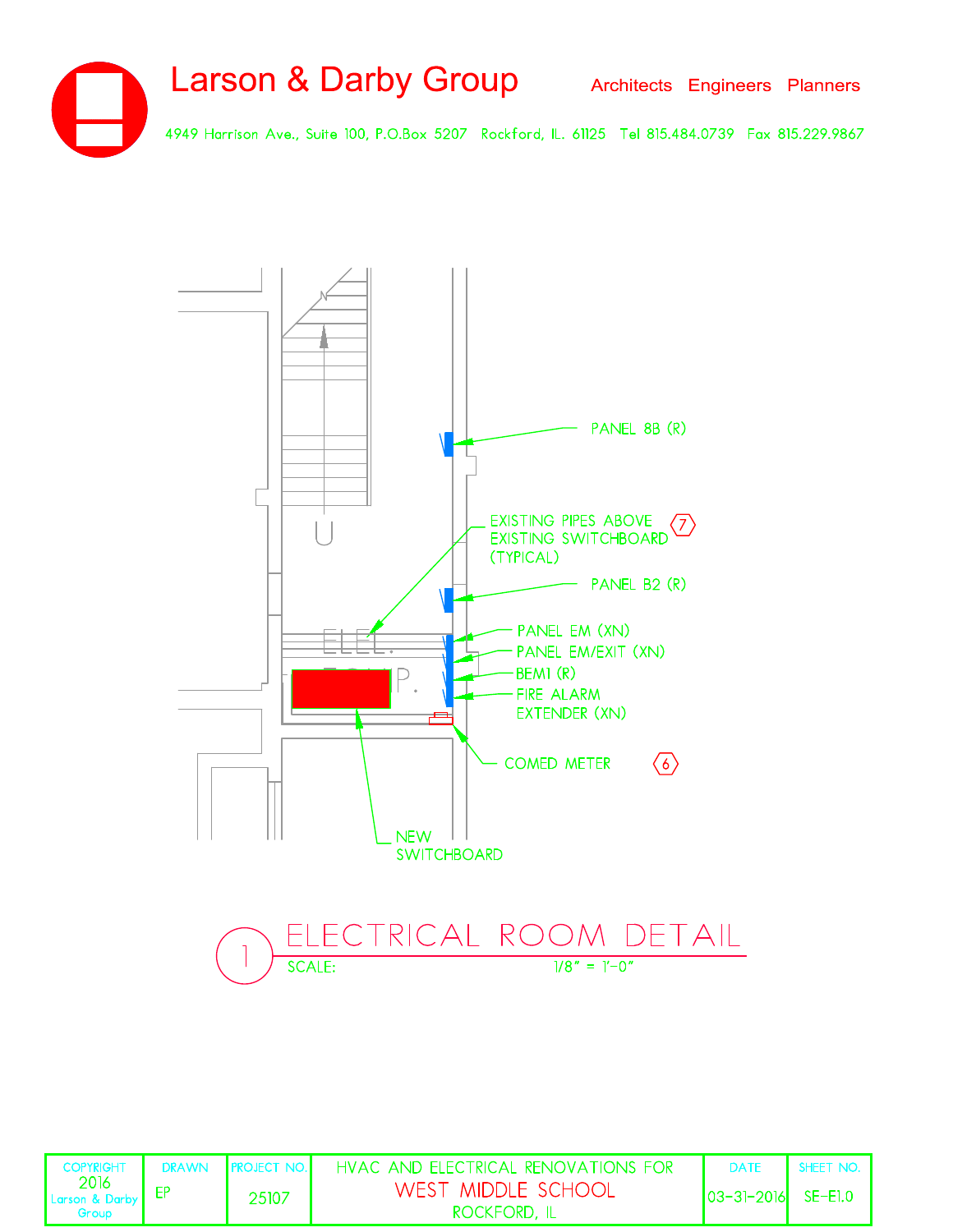WEST MIDDLE SCHOOL **Addendum 1, 03/17/2016** HVAC AND ELECTRICAL RENOVATIONS **Addendum 3, 03/31/2016** ROCKFORD PUBLIC SCHOOLS 205 ROCKFORD, ILLINOIS

DOCUMENT 00 41 00 – BID FORM

TO: Executive Director of Budgeting and Purchasing Rockford Board of Education School District No. 205 501 Seventh Street, 6<sup>th</sup> Floor Conference Room Rockford, Illinois 61104

BID SUBMITTED BY:

CONTRACTOR:

TELEPHONE:

DATE: \_\_\_\_\_\_\_\_\_\_\_\_\_\_\_\_\_\_\_\_\_\_\_\_\_\_\_\_\_\_\_\_\_\_\_\_\_\_\_\_\_\_\_\_\_

A. BASE BIDS

The Undersigned Bidder, having inspected the construction site and having familiarized themselves with the conditions likely to be encountered affecting the cost and schedule of the Work, and having thoroughly familiarized themselves with the Bidding Documents; hereby proposes to provide all labor, material, tools, equipment, utilities, transportation, supervision and services required for the proper execution of the entire Work required, in strict accordance with the Contract Documents for WEST MIDDLE SCHOOL HVAC AND ELECTRICAL RENOVATIONS, ROCKFORD, ILLINOIS, prepared by the Larson and Darby Group, for the Total Bid Amounts listed below:

BASE BID M:

 $DOLLARS \$ 

M ALTERNATE BIDS

ALTERNATE NO. M1:

Base Bid:. Existing heat exchanger will remain as is. No change. Alternate Bid: Gas fired pool heater.

Add to the Base Bid the sum of:

\_\_\_\_\_\_\_\_\_\_\_\_\_\_\_\_\_\_\_\_\_\_\_\_\_\_\_\_ DOLLARS \$\_\_\_\_\_\_\_\_\_\_\_\_\_\_\_\_\_\_\_\_\_\_\_\_\_\_\_\_

\_\_\_\_\_\_\_\_\_\_\_\_\_\_\_\_\_\_\_\_\_\_\_\_\_\_\_\_\_\_\_\_\_\_\_\_\_\_\_\_\_\_\_\_\_\_\_\_\_\_\_\_\_\_\_\_\_\_\_\_\_\_\_\_\_\_\_

ALTERNATE NO. M2:

Base Bid: No change. Alternate Bid: Provide and install Wireless Pneumatic Thermostats and associated required accessories as described on sheet M1.3.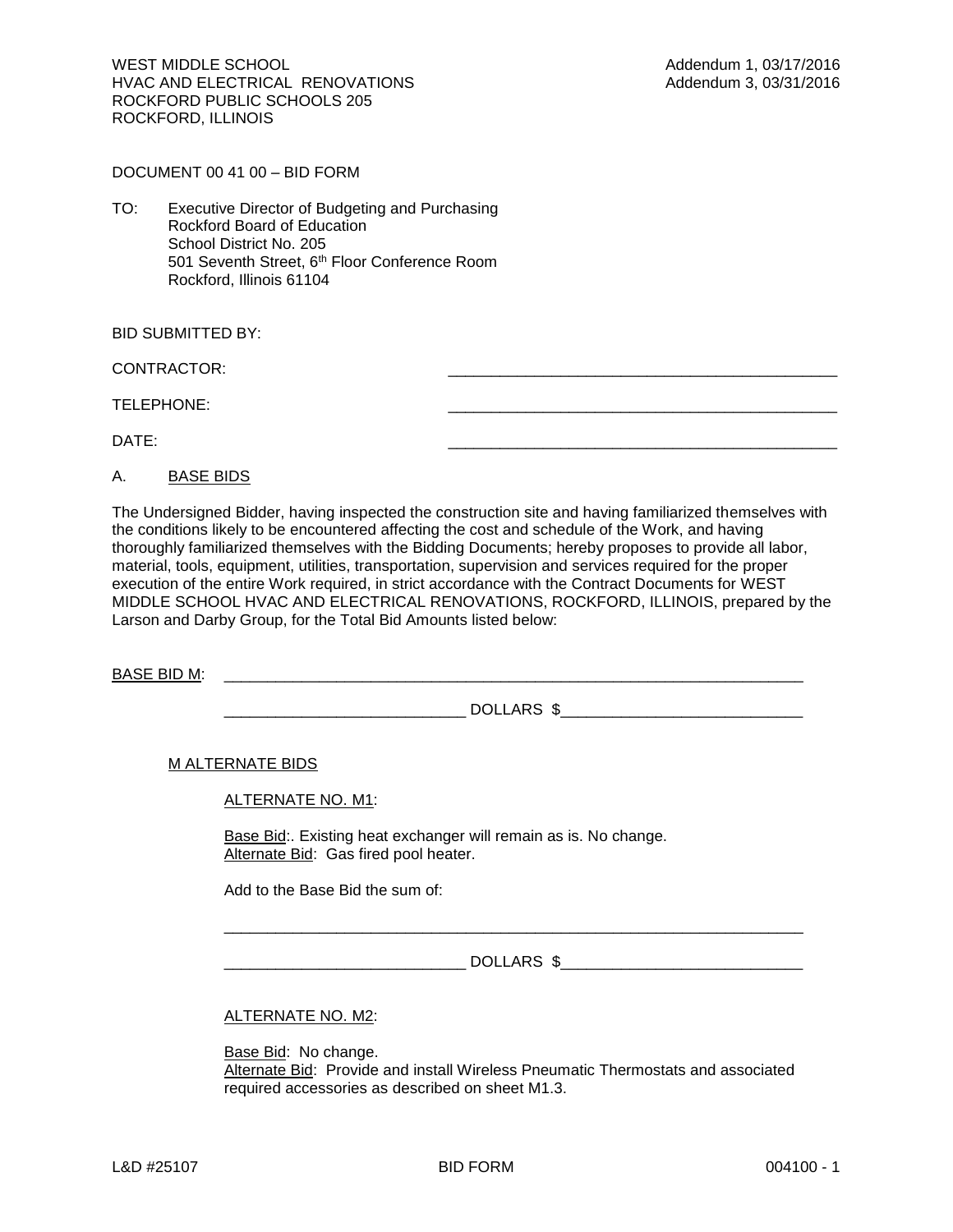Add to the Base Bid the sum of:

|                         | Unit Price for ADD or DEDUCT:                                                                                                                                                                                                                                                                                                                                           |  |  |  |  |  |
|-------------------------|-------------------------------------------------------------------------------------------------------------------------------------------------------------------------------------------------------------------------------------------------------------------------------------------------------------------------------------------------------------------------|--|--|--|--|--|
|                         |                                                                                                                                                                                                                                                                                                                                                                         |  |  |  |  |  |
|                         | ALTERNATE NO. M3:                                                                                                                                                                                                                                                                                                                                                       |  |  |  |  |  |
|                         | Base Bid: No removal of any portion of the metal grate platform on the south side of the<br>existing boilers.<br>Alternate Bid: Remove those portions as indicated on Drawing A1.1.                                                                                                                                                                                     |  |  |  |  |  |
|                         | Add to the Base Bid the sum of:                                                                                                                                                                                                                                                                                                                                         |  |  |  |  |  |
|                         |                                                                                                                                                                                                                                                                                                                                                                         |  |  |  |  |  |
| BASE BID E:             |                                                                                                                                                                                                                                                                                                                                                                         |  |  |  |  |  |
|                         |                                                                                                                                                                                                                                                                                                                                                                         |  |  |  |  |  |
| <b>E ALTERNATE BIDS</b> |                                                                                                                                                                                                                                                                                                                                                                         |  |  |  |  |  |
|                         | ALTERNATE E1: (Integrated nLIGHT system for T12 fixtures in base bid) ALTERNATE<br>E1 IS NOT TO BE BID AT THIS TIME.                                                                                                                                                                                                                                                    |  |  |  |  |  |
| Bid.                    | Under this alternate provide additional nLIGHT control system devices to integrate control<br>system provided under Base Bid. The system shall consist of required nLIGHT hardware<br>including bridges, gateways, CAT 5e cable, installation, testing, training, etc. This<br>Alternate is applicable only to lighting fixtures and switches to be replaced under Base |  |  |  |  |  |
| base bid.               | Add Alternate Bid E1: Provide integrated nLIGHT system for (T12) lighting fixtures in                                                                                                                                                                                                                                                                                   |  |  |  |  |  |
|                         |                                                                                                                                                                                                                                                                                                                                                                         |  |  |  |  |  |
|                         | DOLLARS \$                                                                                                                                                                                                                                                                                                                                                              |  |  |  |  |  |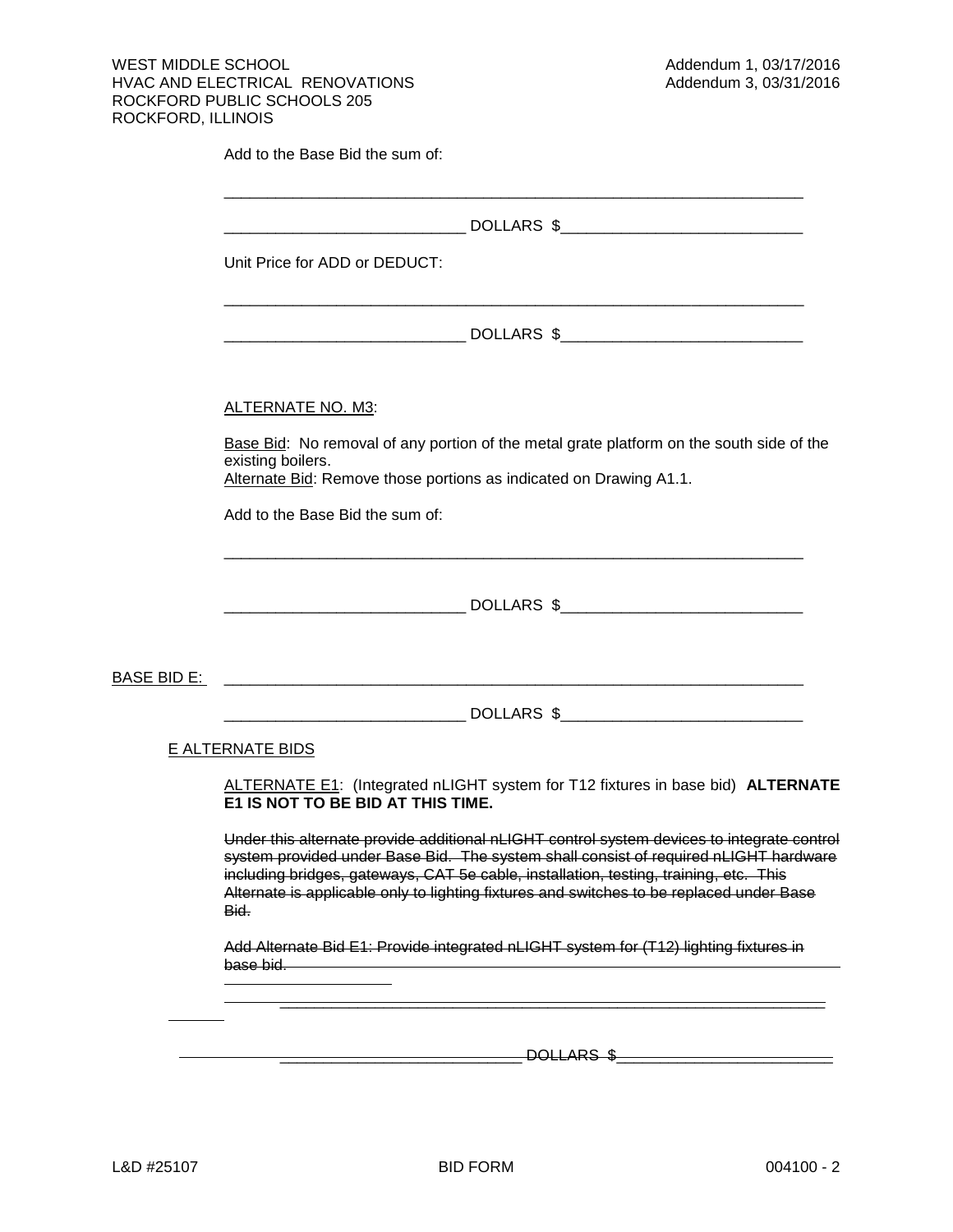ALTERNATE E2: (Only 8' Long Fixtures replacing existing T12)

Under this alternate E2, replace existing fixtures having T12 lamps with only 8' long fixtures. Refer to drawings for specific rooms where this alternate applies.

Deduct Alternate Bid E2: Provide only 8' long fixtures in selected rooms.

\_\_\_\_\_\_\_\_\_\_\_\_\_\_\_\_\_\_\_\_\_\_\_\_\_\_\_\_ DOLLARS \$\_\_\_\_\_\_\_\_\_\_\_\_\_\_\_\_\_\_\_\_\_\_\_\_\_

\_\_\_\_\_\_\_\_\_\_\_\_\_\_\_\_\_\_\_\_\_\_\_\_\_\_\_\_\_\_\_\_\_\_\_\_\_\_\_\_\_\_\_\_\_\_\_\_\_\_\_\_\_\_\_\_\_\_\_\_\_\_\_

#### ALTERNATE E3:

Under this alternate provide the cost associated with keeping the electrical shutdown of the building to one (1) week in lieu of the base bid timeframe of three (3) weeks.

Add Alternate Bid E3: reduction of electrical shutdown of the building to one (1) week.

\_\_\_\_\_\_\_\_\_\_\_\_\_\_\_\_\_\_\_\_\_\_\_\_\_\_\_\_DOLLARS \$\_\_\_\_\_\_\_\_\_\_\_\_\_\_\_\_\_\_\_\_\_\_\_\_\_

\_\_\_\_\_\_\_\_\_\_\_\_\_\_\_\_\_\_\_\_\_\_\_\_\_\_\_\_\_\_\_\_\_\_\_\_\_\_\_\_\_\_\_\_\_\_\_\_\_\_\_\_\_\_\_\_\_\_\_\_\_\_\_

#### M AND E COMBINED BID

State the price to provide the Work of Base Bid M and the Work of Base Bid E as a combined Bid.

\_\_\_\_\_\_\_\_\_\_\_\_\_\_\_\_\_\_\_\_\_\_\_\_\_\_\_\_ DOLLARS \$\_\_\_\_\_\_\_\_\_\_\_\_\_\_\_\_\_\_\_\_\_\_\_\_\_\_\_\_

\_\_\_\_\_\_\_\_\_\_\_\_\_\_\_\_\_\_\_\_\_\_\_\_\_\_\_\_\_\_\_\_\_\_\_\_\_\_\_\_\_\_\_\_\_\_\_\_\_\_\_\_\_\_\_\_\_\_\_\_\_\_\_\_\_\_\_

#### BOILER MANUFACTURER

The Undersigned Bidder states that its Bid is based upon, and if awarded the Contract, agrees to provide, boiler model number\_\_\_\_\_\_\_\_\_\_\_\_\_\_\_\_\_\_\_\_\_\_\_\_\_\_\_\_\_\_\_\_\_\_\_\_\_\_\_\_\_\_\_\_\_, manufactured by\_\_\_\_\_\_\_\_\_\_\_\_\_\_\_\_\_\_\_\_\_\_\_\_\_\_\_\_\_\_\_\_\_\_\_\_\_\_\_\_\_\_\_\_\_\_\_\_\_\_\_\_\_\_\_\_\_\_\_\_\_.

#### COMPLETION TIME

- 1. The Undersigned Bidder states that if awarded the Contract, it shall achieve Final Completion of the Work in accord with the Contract as follows:
	- a. Start Work: June 7, 2016.
	- b. Substantial Completion: September 9, 2016.
	- c. Final Completion: September 15, 2016.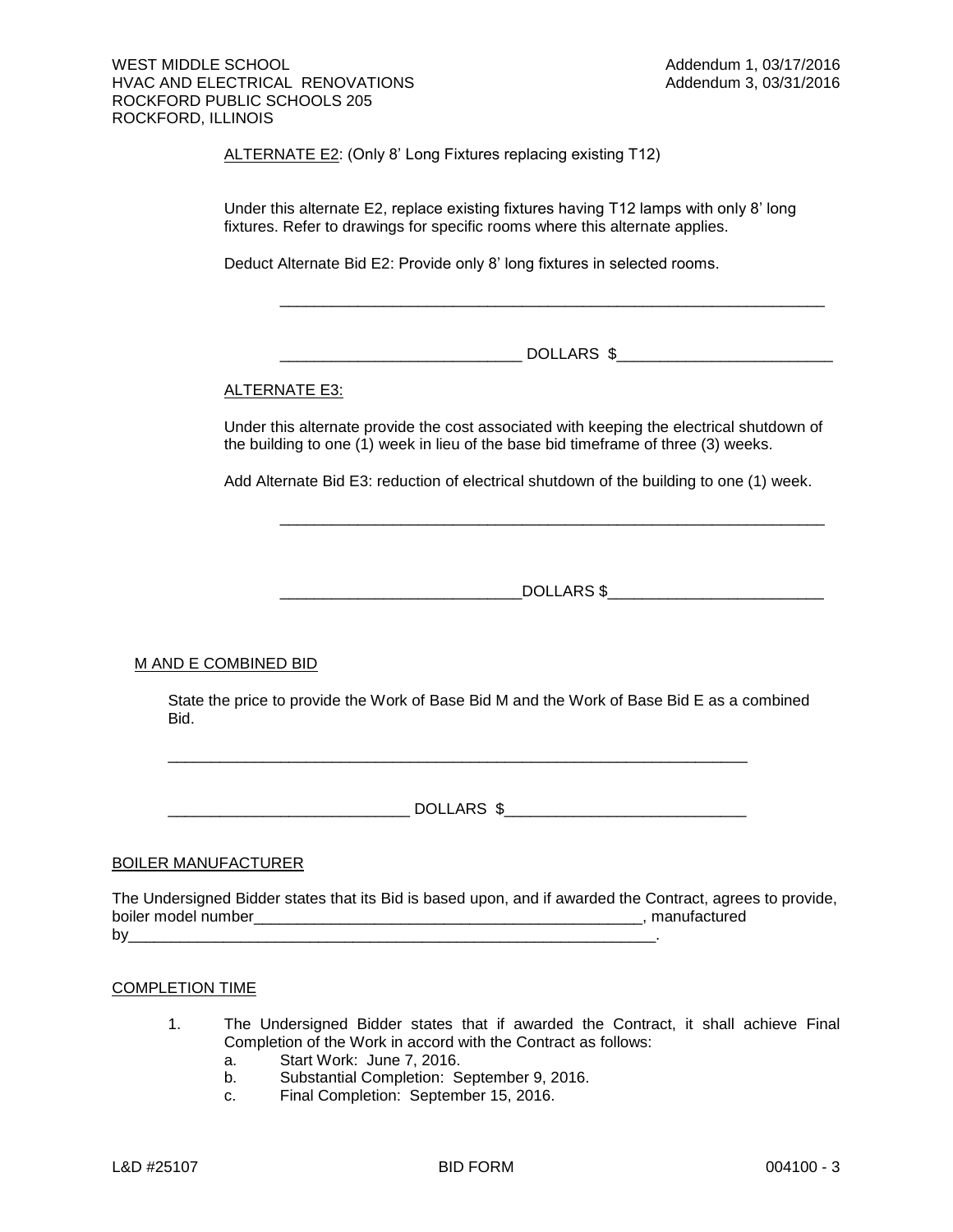#### ADDENDUM RECEIPT

1. The Undersigned Bidder acknowledges receipt of Addenda # \_\_\_\_\_\_\_\_\_\_\_\_\_\_\_\_ through  $\#$  .

#### SUBSTITUTION SHEET

- 1. All bids shall be based on the items, materials and manufacturers specified in the Specifications and/or as shown on the Drawings.
- 2. Bidders desiring to make substitutions for items or materials specified shall list such proposed substitutions below, together with the amount to be added to or deducted from the amounts of their Base Bid. All substitutions must have the same characteristics as items and materials specified and must be explicitly accepted by the Owner to be effective.

| BRAND OR MAKE SPECIFIED | <b>PROPOSED SUBSTITUTIONS</b> | ADD | <b>DEDUCT</b> |
|-------------------------|-------------------------------|-----|---------------|
|                         |                               |     | w             |
|                         |                               |     |               |
|                         |                               |     | ◡             |
|                         |                               |     |               |
|                         |                               |     | Ψ             |
|                         |                               |     |               |

#### PREVAILING WAGES

The Contractor shall pay and require each subcontractor to pay, not less than the general prevailing rate of hourly wages for work of a similar character in the locality in which the work is performed, and not less than general prevailing rate of hourly wages for legal holidays and overtime work, as determined by the Illinois Department of Labor, pursuant to the Illinois Revised Statutes, ch. 48, par. 39s-1 et. seq.

\_\_\_\_\_\_\_\_\_\_\_\_\_\_\_\_\_\_\_\_\_ \_\_\_\_\_\_\_\_\_\_\_\_\_\_\_\_\_\_\_\_\_\_\_\_\_\_\_\_\_\_

\_\_\_\_\_\_\_\_\_\_\_\_\_\_\_\_\_\_\_\_\_ \_\_\_\_\_\_\_\_\_\_\_\_\_\_\_\_\_\_\_\_\_\_\_\_\_\_\_\_\_\_

\_\_\_\_\_\_\_\_\_\_\_\_\_\_\_\_\_\_\_\_\_\_\_\_\_\_\_\_\_\_\_ \_\_\_\_\_\_\_\_\_\_\_\_\_\_\_\_\_\_\_\_\_\_\_\_\_\_\_\_\_

\_\_\_\_\_\_\_\_\_\_\_\_\_\_\_\_\_\_\_\_\_\_\_\_\_\_\_\_\_\_\_ \_\_\_\_\_\_\_\_\_\_\_\_\_\_\_\_\_\_\_\_\_\_\_\_\_\_\_\_\_

#### STATEMENT OF BIDDER'S BUSINESS ORGANIZATION

- 1. For Bid Submitted by an individual:
	- a. The Owner
- 2. For Bid submitted by a partnership:
	- a. Names of all the Partners

- 3. For Bid submitted by a corporation:
	- a. Name and Title of Officers authorized to sign contracts:

Title